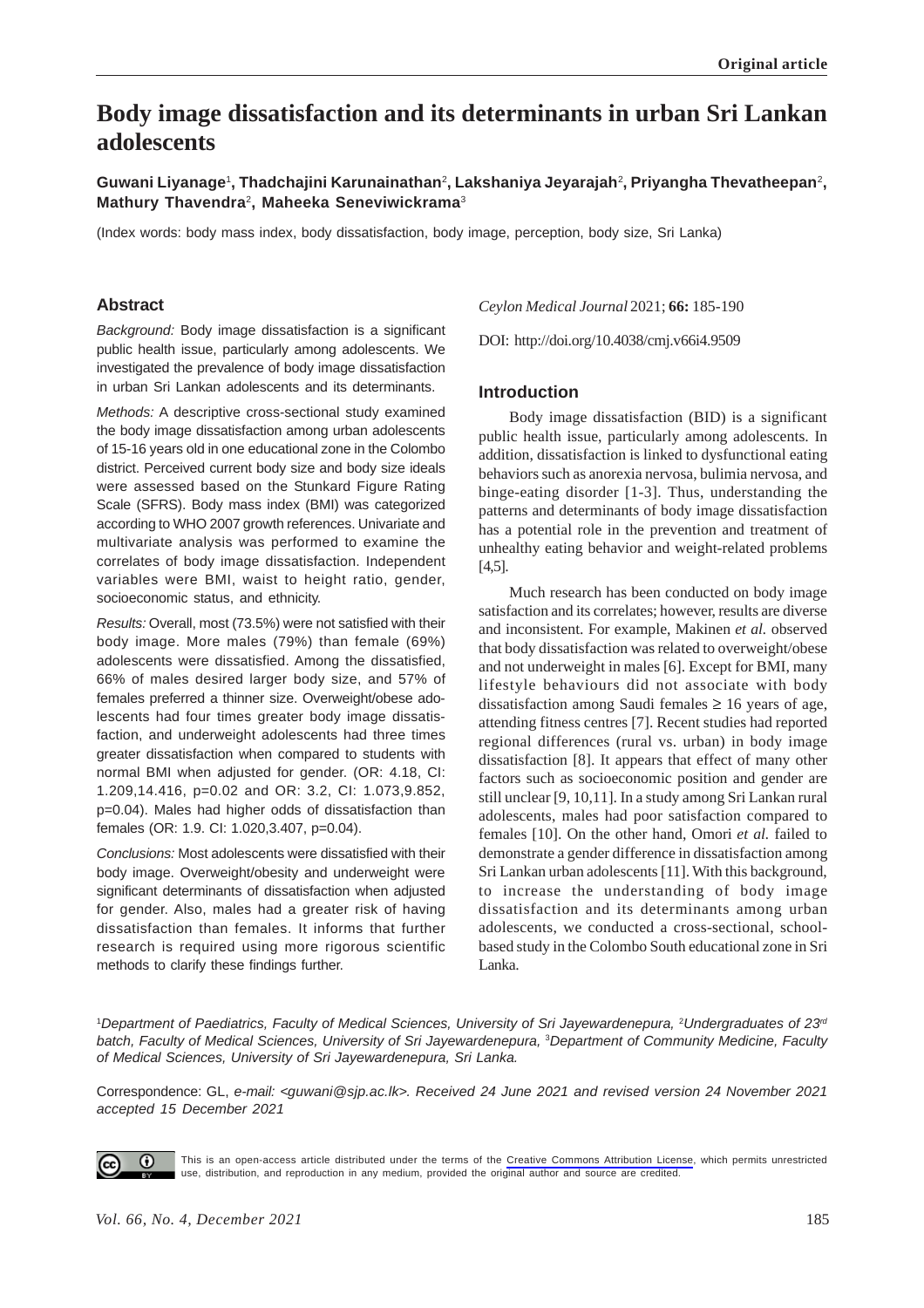## **Materials and methods**

#### *Study design, setting, and sampling procedure*

A descriptive cross-sectional study was conducted among 245 adolescents in Colombo South educational zone in Sri Lanka from May to August 2019. They were aged 15 to 16 years, from schools in an urban area. Sample size calculation was done based on a previous study, with a 5% significance level [12]. The calculation was adjusted for a cluster effect of 1.5 and a non-response rate of 10%. There are 31 state-run schools in the Colombo South educational zone. Adolescents were recruited using twostage cluster sampling. The schools were categorized into boys', girls' and mixed. In the first stage, two schools from each category were randomly selected using a random number table. Subsequently, one class from each grade for the respective age category was selected from all six schools.

#### *Study instruments*

A self-administered questionnaire was used. The first section of the questionnaire obtained socio-demographic details (gender and age of the participants, fathers' occupational category, and ethnicity). The second section carried the previously validated Stunkard Figure Rating Scale (SFRS) [13]. It included nine silhouettes numbered from 1 (extreme underweight) to 9 (severely obese). Also, it had the following questions. "Which figure is closest to your usual appearance?" and "Which figure would you like to look like?" Each of the figures corresponded to a previously established BMI; underweight (1 and 2), normal weight (3 and 4), and overweight/obese (5 and above) [13, 14]. The questionnaire was translated to Sinhalese and Tamil languages and then back translated to refine. Differences were discussed and resolved. The content validity of the questionnaire was assessed by three experts in the medical and nutrition field.

## *Definitions*

BMI for age was categorised according to WHO 2007 growth references (thin < -2SD, normal -2SD to +1SD and overweight  $> +1SD$  to  $\leq$  2SD and obese  $>$  2SD) [12]. For WHtR, 0.5 was considered as the cut-off  $(≥0.5$  indicated central obesity) [15]. Father's occupation was categorized according to skill level using International Labour Organisation (ILO) criteria: skill level 1 (low), skill level 2 (medium), and skill levels 3 and 4 (high) [16]. The body discrepancy score: the difference between the chosen silhouettes for perceived current body size (PCBS) and body size ideals (BSI) was used to express body image dissatisfaction. The difference was either positive or negative ( $-8$  to  $+8$ ). Positive values showed their desire to lose weight (want to be thinner), whereas negative values showed their desire to gain more weight (want to be larger). Higher numerical values indicated higher dissatisfaction with their body image. When the difference was zero, it was considered that the student was satisfied with the current body image.

### *Data collection procedure*

All the students in each selected class were invited to participate in the study. The research objectives were clearly explained (verbal and written). The consent of the parents and students' assent was obtained before recruiting them as research participants. Parents filled up the first section of the questionnaire (socio-demographic details). Subsequently, the students responded to the second section of the questionnaire.

Then, anthropometric data were obtained. Height and weight were measured according to the World Health Organisation (WHO) standard operating protocol (WHO 2007 [17]. Height was recorded to the nearest 0.1 cm and weight to the nearest 0.1 kg.

The study agrees to the standards outlined in the declaration of Helsinki. Ethical and administrative clearances were obtained from the Ethics Review Committee of the University of Sri Jayewardenepura [CHS/25/2017] and School authorities. The potential participants were explained about the objectives and data collection process in simple language and informed consent was obtained prior to recruitment in to the study.

#### *Statistical analysis*

Data were entered and analyzed using SPSS Version 16. Normality was checked with kurtosis, skewness, and scatter plots. Data points that were outliers were removed. For comparisons of categorical variables, the Chi-squared test was used. Bivariate correlation analysis was done to examine the association between perceived current body size (interval variable) and BMI (continuous variable). Simple logistic regression analysis was used to examine the determinants of dissatisfaction. Independent variables were gender, father's occupation (socioeconomic status proxy variable), ethnicity as per prior knowledge [10,18]. All variables with a p-value less than 0.1 were included in multivariate regression analysis.

## **Results**

#### *Socio-demographic and anthropometric data*

A total of 245 school children participated in the study. The response rate was 89%. Reasons for exclusion were refusal to participate, missing anthropometric measurements, and incomplete questionnaires. The anthropometry and socio-demography of the study sample as a function of gender are given in Table 1. Most were females (53.9%). The mean BMI was  $20.41 \text{ kg/m}^2$  for males and  $19.92 \text{ kg/m}^2$ for females. The majority (75%) were in the normal BMI range. A difference in BMI categories between males and females was not observed  $[\chi^2 = 2.316, df = 2.$  p=0.31]. Most perceived Stunkard figures 3 and 4 as their current body size (49.4%). A significant correlation was observed between perceived body size and actual BMI ( $r = 0.742$ , p<0.001).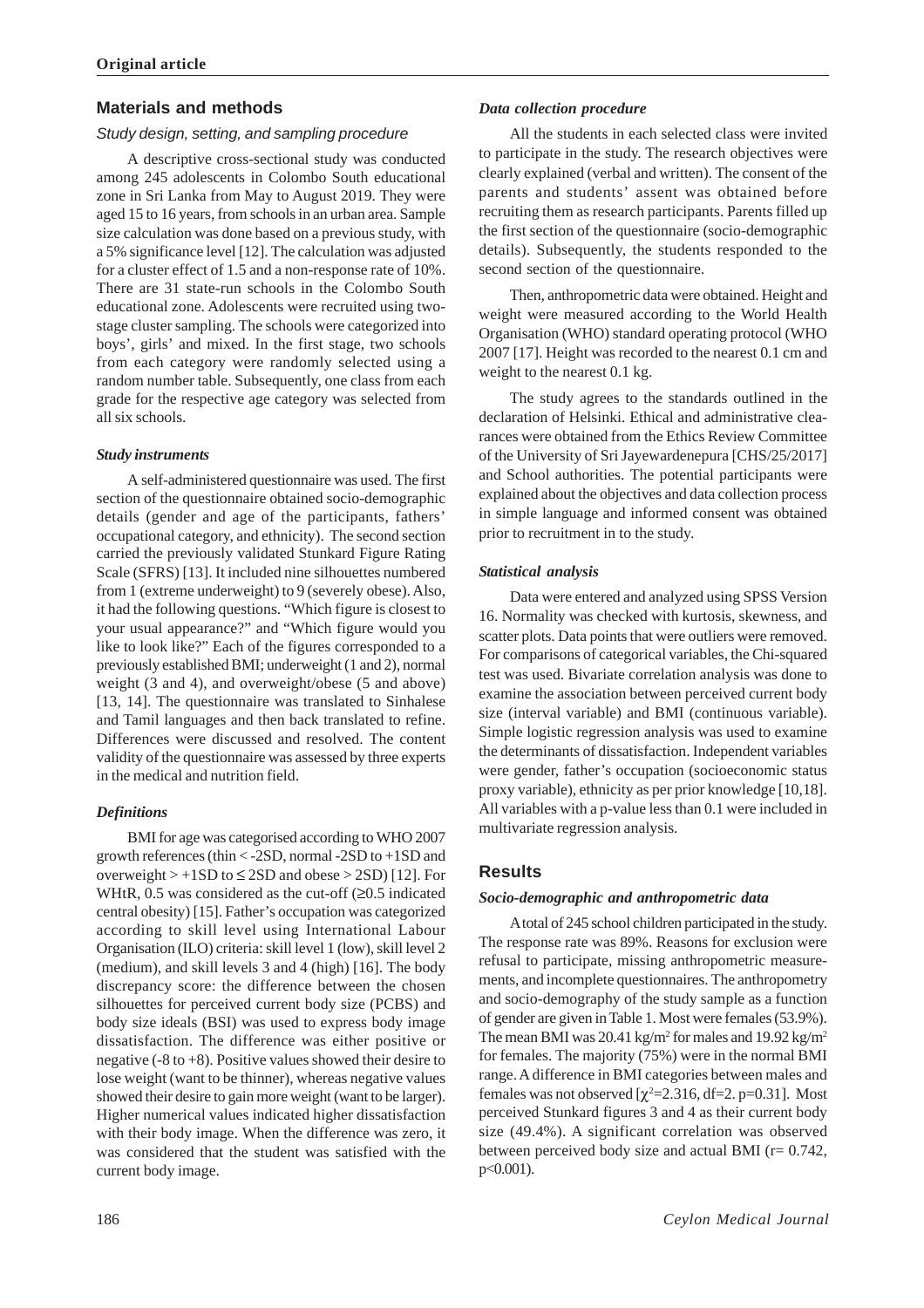| Table 1. Scio-demographic characteristics, anthropometry, and differences in body dissatisfaction |
|---------------------------------------------------------------------------------------------------|
|---------------------------------------------------------------------------------------------------|

| Characteristics                      | Males $(n=113)$ | Females $(n=132)$ |  |
|--------------------------------------|-----------------|-------------------|--|
| Ethnicity                            |                 |                   |  |
| Sinhalese                            | 66 (58.4)       | 80(60.6)          |  |
| Tamil                                | 21(18.6)        | 41(31,1)          |  |
| Muslim                               | 26(23)          | 11(8.3)           |  |
| Father's occupation (by skill level) |                 |                   |  |
| High                                 | 80 (70.8)       | 27(15.9)          |  |
| Medium                               | 24(21,2)        | 77 (58.3)         |  |
| Low                                  | 07(6.2)         | 23                |  |
| Unemployed                           | 01(0.8)         | 02                |  |
| Divorced/not alive                   | 02(1.8)         | 02                |  |
| Body mass index                      |                 |                   |  |
| Underweight                          | 10              | 20                |  |
| Normal                               | 87              | 96                |  |
| Overweight/obese                     | 16              | 16                |  |
| Body image satisfaction              |                 |                   |  |
| Satisfied                            | 24(21.2)        | 41(31.1)          |  |
| Want to be thinner*                  | 30(26.6)        | 52 (39.4)         |  |
| Want to be bigger*                   | 59 (52.2)       | 39 (29.5)         |  |
|                                      |                 |                   |  |

\*Denominator for percentage calculation is number of dissatisfied males/females

|                                      | Coefficient B | 95.0% C.I. for B |        | $P-value$ |
|--------------------------------------|---------------|------------------|--------|-----------|
|                                      |               | Lower            | Upper  |           |
| Gender                               |               |                  |        |           |
| Female                               | Ref           |                  |        |           |
| Male                                 | 1.7           | 0.957            | 3.106  | 0.07      |
| Father's occupation (Skill category) |               |                  |        |           |
| High                                 | Ref           |                  |        |           |
| Low                                  | 1.2           | 0.448            | 3.316  | 0.69      |
| Medium                               | 0.7           | 0.372            | 1.274  | 0.24      |
| Ethnicity                            |               |                  |        |           |
| Sinhalese                            | Ref           |                  |        |           |
| Tamil                                | 1.1           | 0.536            | 2.084  | 0.87      |
| Muslim                               | 0.9           | 0.404            | 2.080  | 0.83      |
| <b>BMI</b>                           |               |                  |        |           |
| Normal                               | Ref           |                  |        |           |
| Underweight                          | 2.9           | 0.981            | 8.818  | 0.06      |
| Overweight/obese                     | 4.1           | 1.186            | 13.973 | 0.03      |

#### **Table 2. Univariate regression results with predictors of body dissatisfaction**

## *Body image dissatisfaction (BID)*

Overall, 73.5% were dissatisfied with their body image. More males than females were dissatisfied (78.7% vs. 68.9%, p=0.083). Among the dissatisfied, more males wanted to be larger (66.3%), whereas more females wanted to be thinner (57.2%). A higher proportion of overweight/ obese (87.5%) or underweight (86.7%) adolescents were more dissatisfied than normal-weight adolescents (69%). Thirty-nine percent of the normal-weight adolescents wanted to be larger, and 31% wanted to be thinner. Most of the 54% of males with normal weight desired larger body sizes. Conversely, 38.5% of females with normal BMI preferred a thinner image.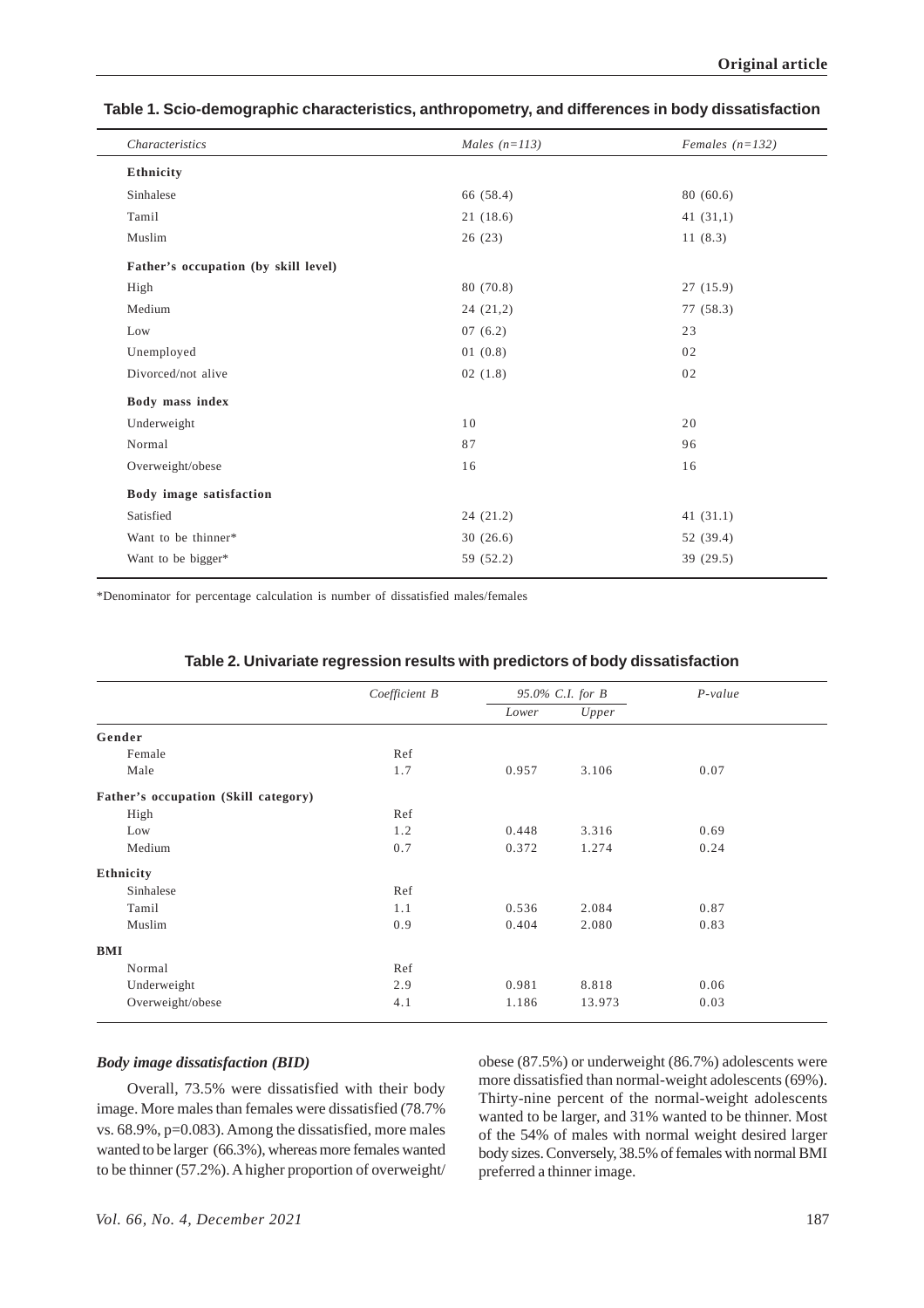|                  | Coefficient B | 95.0% C.I. for B |        | $P-value$ |
|------------------|---------------|------------------|--------|-----------|
|                  |               | Lower            | Upper  |           |
| Gender (Males)   | 1.9           | 1.020            | 3.407  | 0.04      |
| BMI              |               |                  |        |           |
| Normal           | Ref           |                  |        |           |
| Underweight      | 3.3           | 1.073            | 9.852  | 0.04      |
| Obese/overweight | 4.2           | 1.209            | 14.416 | 0.02      |

**Table 3. Multivariate regression model with predictors of body dissatisfaction**

Log-likelihood-ratio=265.87, Nagelkerke R2 = 0.084,  $X2 = 14.33$ , p=0.002. Abbreviations: BMI - body mass index

Univariate logistic regression showed that overweight/obesity was a significant determinant of body dissatisfaction. However, gender, father's occupation, ethnicity, underweight, and body size estimation were not significant predictors (Table 2). Variables with a p-value of <0.1 were considered for multivariate logistic regression (gender and BMI). With multivariate regression, gender became a significant correlate when adjusted for BMI; males had nearly two times greater dissatisfaction than females. Also, underweight, and obese/overweight categories were significant predictors when adjusted (Table 3). Overweight/obese had four times greater body image dissatisfaction and underweight three times greater dissatisfaction when compared to students of normal BMI.

We examined the mediator effect of gender on BMI by carrying out regression analysis with the interaction variable. The results showed that the impact of gender as a mediator was not significant (OR: -0.02, 95% CI: 0.677, 1.423, p=0.92). Therefore, interaction variable was not included in the final regression model.

## **Discussion**

This study adds important insights to body image satisfaction among adolescents in an urban setting. Most adolescents were dissatisfied. Among them, BMI was a significant predictor of dissatisfaction. Many studies in the literature support this notion. For example, Fernandez-Bustos *et al.* reported that BMI is a key variable when determining body dissatisfaction among 652 adolescents (296 male and 356 female) aged 12-17 years [19]. Interestingly, most normal-weight adolescents were dissatisfied; yet dissatisfaction among underweight and overweight/obese groups was three to four times higher than the normal weight group. In addition, gender was an independent predictor of dissatisfaction; males were dissatisfied twice more than the females. However, gender as a mediator did not impact on the relationship between and BMI and dissatisfaction among adolescents in the present study.

In our study, higher male dissatisfaction was mostly due to males' desire for a larger body image. It is sensible

to think that mid-adolescent males could have wished for a societal ideal of a male figure with broad shoulders and a muscular body, and in turn have become dissatisfied with their image. Growing adolescent boys may idealize not only the bodies observed in their favourite action figures but also the bodies of adult males who are heavily muscular, falling prey to societal trends [20]. Similar patterns of predominant male dissatisfaction have been demonstrated among rural Sri Lankan adolescents in mid puberty (13.0 to 16.9 years) [10]. One reason for male predominance of dissatisfaction in these Sri Lankan studies could have been the influence of the pubertal age. Compared to early puberty, mid or late puberty may increase the dissatisfaction. This notion is supported by previous research [9]. In a study among 329 adolescents (11 to 15 years), Regnier *et al.* observed that increasing age from early to mid-puberty, increased their desire for a muscular body [9].

In contrast to the above findings, lower dissatisfaction in males compared to females has been reported previously. In India, a cross-sectional study among 811 adolescents of 13-16 years using the Stunkard scale, girls showed significantly higher dissatisfaction than boys [21]. Omori *et al.* reported that both genders were equally affected among Sri Lankan urban school children, aged 12-16 years. The study designs and pubertal age could have contributed to the discrepancies. Omori *et al.* used a six-item body dissatisfaction subscale of the Eating Disorder Inventory to assess dissatisfaction, different to the measure what we used [11]. We enrolled females in mid adolescence (15-16 years), possibly around pubertal stage IV or V. Generally, around this stage, normal female body contours are attained with fat deposition particularly on the breasts and hips. These changes are generally linked to self-worth and satisfaction [22].

In the present study, it is reasonable to assume that the males may have wanted a heavy lean body image than obese body dimensions. Since we used SFRS to assess body image, the delineation between these two aspects were difficult. SFRS measures thinness to obese body dimensions and less about muscularity or lean body mass and considered as a limitation of SFRS [23]. There are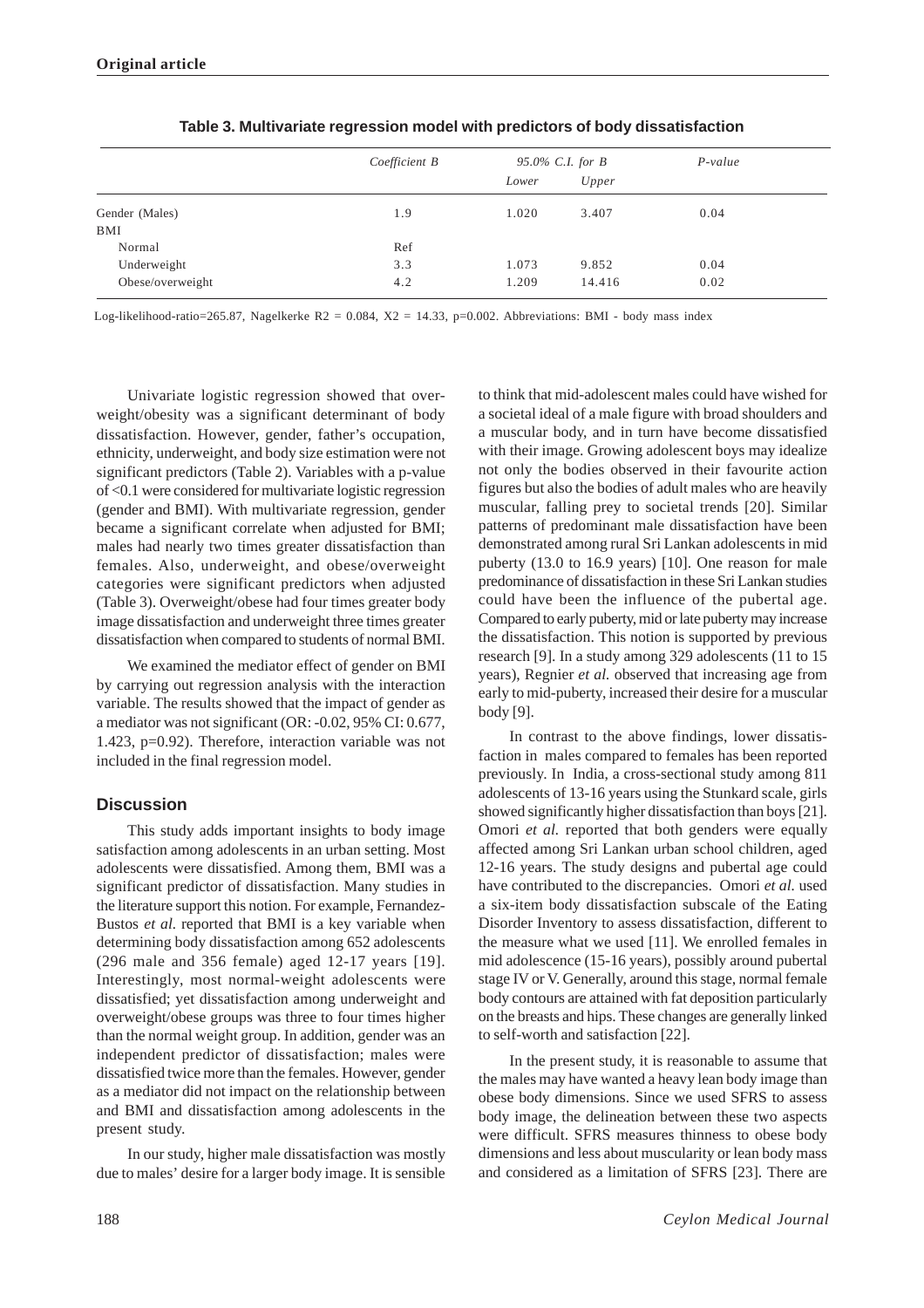other newer measures of body image. According to a recent systematic review, the Drive for Muscularity Scale (DMS) is a useful measure of muscularity [24]. However, the content validity of the DMS has not been completely supported to be used among different cultures, particularly in non-Western setups.

In the present study, approximately 40% of females desired a thinner body image. However, 30% desired the opposite. Thus, this mixed picture is contrary to what is reported among most Western studies, in which thin idealization is predominant [25]. However, thin idealisation is not uncommon in non-Western culture. A survey conducted among adolescents and adult females in India showed that this idealization was the key factor that mediated the effect of BMI on body dissatisfaction [26]. Yet, in most non-Westernized settings, plumpness is still perceived as the ideal compared to predominant thin idealisation in Western culture [22, 27].

It is important to discuss potential limitations in our study. First, although the Stunkard Figure Rating Scale is a quick and valid measure of body dissatisfaction in males and females from thinness to obesity, one of its limitations is not reflecting muscular or lean body image. Second, we did not assess the stage of puberty, which is a likely confounding factor in the perception and dissatisfaction of body image. Third, we recruited adolescents from an educational area in an urban setting and cannot be generalized to the whole adolescent population in Sri Lanka.

## **Conclusions**

Nearly three-quarters of the adolescents were not satisfied with their current body image. Overweight/obese had four times greater body image dissatisfaction and underweight three times greater satisfaction when compared to normal-weight students, when adjusted for gender. Gender was also a significant determinant, and males had nearly two times greater dissatisfaction than females. It informs that further research is required using more rigorous scientific methods to clarify these findings further.

## **Acknowledgments**

We want to thank all the participants who took their time to participate in this study.

## **Authors' contribution**

GL: Conceptualization and development of design methodology, proposal writing, data analysis, reviewing and editing the manuscript; TK: Proposal writing, data collection, data analysis, writing the draft of the manuscript; LJ: Proposal writing, data collection; PT: Proposal writing, data collection; MT: Proposal writing, data collection, MS: Conceptualization, proposal writing, data analysis, reviewing and editing the manuscript.

#### **Conflicts of Interest**

The authors reported no potential conflict of interest relevant to this article.

### **Ethics approval**

Ethics approval was obtained from Ethics Review Committee of the University of Sri Jayewardenepura [CHS/25/2017].

#### **Funding source**

No specific funding was received.

## **References**

- 1. MacNeill LP, Best LA, Davis LL. The role of personality in body image dissatisfaction and disordered eating: discrepancies between men and women. *J Eat Disord* 2017; **5**(44): DOI: 10.1186/s40337-017-0177-8.
- 2. Schuck K, Munsch S, Schneider S. Body image perceptions and symptoms of disturbed eating behavior among children and adolescents in Germany. *Child Adolesc Psychiatry Ment Health* 2018; **12**(10): DOI: 10.1186/s13034-018-0216-5.
- 3. Hilbert A, Pike KM, Goldschmidt AB, *et al.* Risk factors across the eating disorders. *Psychiatry Res* 2014; **220**(1-2): 500-6.
- 4. Niswah I, Rah JH, Roshita A. The Association of Body Image Perception with Dietary and Physical Activity Behaviors Among Adolescents in Indonesia. *Food Nutr Bull* 2021; **42**(1S): 109-12.
- 5. Hayes JF, Fitzsimmons-Craft EE, Karam AM, Jakubiak J, Brown ML, Wilfley DE. Disordered Eating Attitudes and Behaviors in Youth with Overweight and Obesity: Implications for Treatment. *CurrObes Rep* 2018; **7**: 235-46.
- 6. Mäkinen M, Puukko-Viertomies LR, Lindberg N, Siimes MA, Aalberg V. Body dissatisfaction and body mass in girls and boys transitioning from early to mid-adolescence: additional role of self-esteem and eating habits. *BMC Psychiatry* 2012; **12**(35): DOI: 10.1186/1471-244X-12-35.
- 7. Albawardi NM, AlTamimi AA, AlMarzooqi MA, Alrasheed L, Al-Hazzaa HM. Associations of Body Dissatisfaction with Lifestyle Behaviors and Socio-Demographic Factors Among Saudi Females Attending Fitness Centers. *Front Psychol* 2021; **12**: DOI: 10.3389/fpsyg.2021.611472.
- 8. Symons C, Polman R, Moore M, *et al.* The relationship between body image, physical activity, perceived health, and behavioural regulation among Year 7 and Year 11 girls from metropolitan and rural Australia. *Ann Leis Res* 2013; **16**(2): 115-29.
- 9. Regnier F, Bihan E Le, Tichit C, Baumann M. Adolescent body dissatisfaction in contrasting socioeconomic milieus, coming from a French and Luxembourgish context. *Int J Environ Res Public Health* 2020; **17**(1). DOI:10.3390/ ijerph17010061.